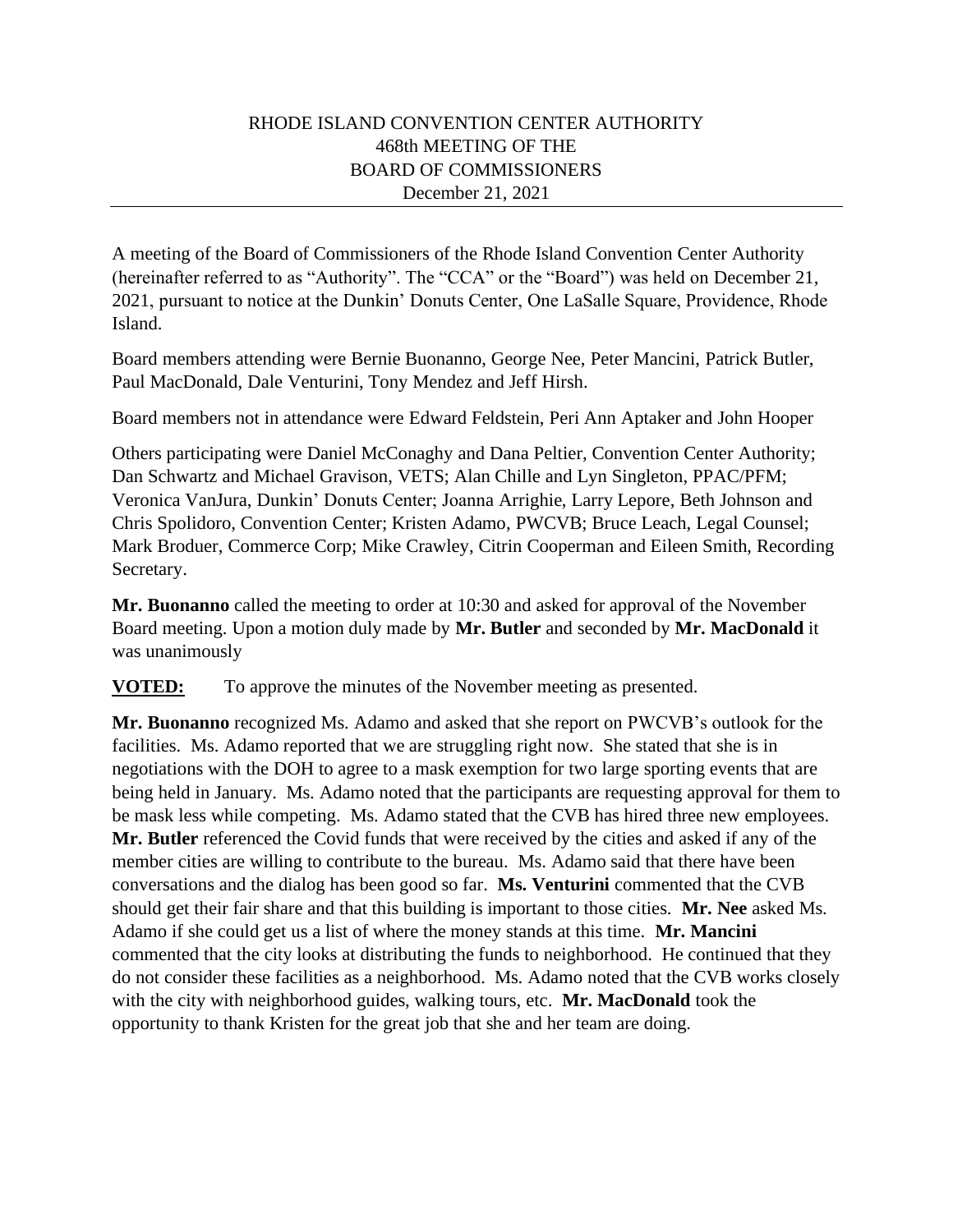Ms. Arrighie reported that the Van Gogh exhibit tickets will go on sale in March. She said that they continue to pursue a Michael Angelo exhibit. This will coincide with the RISD graduation exhibit. **Mr. Mendez** asked how long the art exhibit would be here. Ms. VanJura answered about six weeks. Ms. VanJura noted that they will be walk around exhibits. Ms. VanZura noted that the Dunkin' Donuts Center held a Holiday event where children from the Boys & Girls club were invited to decorate cookies. The employees generously provided gift cards to the Boys and Girls Club. Ms. Arrighie reported that 2023 continues to be a concern. **Mr. Butler** asked if for 2023 would it be worth lowering our rate. Ms. Arrighie said that they are having conversations on ways to attract business. **Mr. MacDonald** asked what happens if someone wants to cancel. Discussion ensued regarding when we keep the deposit.

Mr. Schwartz reported that school performances at the VETS are very well attended. He stated that the crew are being tested daily to keep everyone safe. Mr. Schwartz reported that DOH has given them the testing kits. Mr. Schwartz stated that December has been a phenomenal month. **Mr. Nee** asked who pays for the schools. Mr. Schwartz said that corporate sponsors pay for the busses. **Mr. MacDonald** asked how the schools are chosen. Mr. Schwartz explained that not every child in a school attends and they coordinate with the school and the Festival Ballet. Mr. Schwartz reported that the Providence Police have gone above and beyond with their assistance for the Nutcracker. They have even used the mounted police. **Mr. Hirsh** suggested that we send a thankyou note to Hugh Clemence.

Mr. Lepore noted that attendance drives everything. He said that we should see a steady slow climb out of this. Mr. Lepore noted that parking was up slightly. **Mr. Nee** asked how Comic Con did in comparison with the last event. Mr. Lepore said that Comic Con was down although it did better than we expected. Mr. Lepore regretfully reported that the PC Georgetown game scheduled for tomorrow has been cancelled because of Covid. Mr. Nee asked what happens to the rent for the forfeited game. Mr. Lepore said that we will get the rent but not food and beverage. We will wait for a decision from the Big East on if the game will be postponed or forfeited. Mr. Lepore stated that we are going back to being a vaccination site. He said that we seem to be back in crisis mode. **Mr. MacDonald** said that thanks to Mr. Lepore we are the most prepared for this crisis. He continued that he hopes someone does an interview to get the word out what we have been able to do.

Mr. McConaghy presented the Authority and Consolidated Financial Statements. Discussion ensued regarding the amount that is owed to us by SMG and what we owe SMG. Mr. McConaghy said that he will be reconciling the amounts in the coming weeks.

Mr. Crawley presented that Balance Sheet, Statement of Net Position, Advanced Deposit Funding, Accounts Payable and Aged Accounts Receivable. Mr. Crawley reported that accounts payable number is improving. All reports were included with the board package. **Mr. MacDonald** questioned the PPP loan. Mr. Crawley stated that it is a forgivable loan that has not yet been forgiven. Mr. McConaghy noted that we are working with everyone on the Federal level to get this resolved.